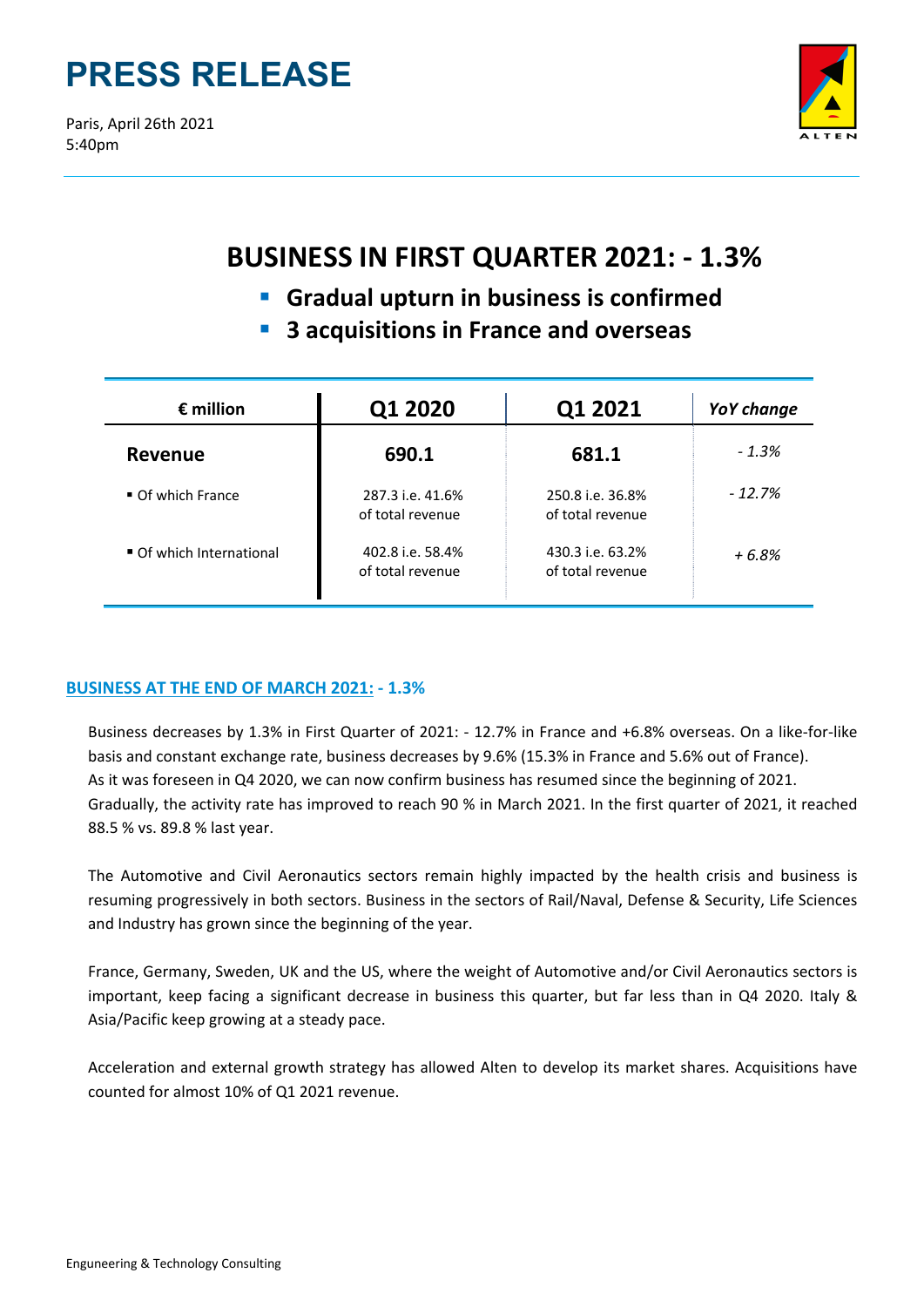# **EXTERNAL GROWTH: 3 ACQUISITIONS IN FRANCE AND OVERSEAS**

ALTEN has finalised 3 acquisitions in 2021:

- In UK/Finland: 1 company specialised in Counsulting and Agile Training (€9.5M Revenue, 65 consultants)
- In Germany: 1 company specialised in Engineering Consulting (especially in the Automotive sector) (€10M Revenue, 90 consultants)
- In France: 1 company specialised in the transformation and digitalisation of Information Systems (€37M Revenue, 280 consultants).

## **OUTLOOK FOR 2021:**

The sectors of Automotive and Heavy Trucks, Aircrafts and Civil Aeronautics remain sharply impacted by the health crisis, despite a slight upturn in business – more especially in the Automotive sector.

This strength of the recovery will however depend on the health crisis and its evolution. We may estimate that organic growth should resume as soon as Q3 2021.

Meanwhile, ALTEN will further develop its position in strategic sectors and activities thanks to its plan of targeted external growth, enabling accelerated expansion.

# **NEXT PUBLICATION: JULY 28TH 2021**

*Q2 2021 Revenue: Press release to be published on July 28th, 2021 after market closing*

#### **About ALTEN**

#### *For more information: www.alten.com/investisseurs / Journalists' details: alten@hopscotch.fr*

As a European Leader in Engineering and Technology Consulting (ETC), ALTEN carries out design and research projects for Technical and IT *divisions of major clients in industry, telecoms and services.*

ALTEN's stock is listed in compartment A of the Euronext Paris market (ISIN FR000001946); it is part of the SBF 120, the IT CAC 50 index and *MIDCAP100, and is eligible for the deferred Settlement Service (SRD).*